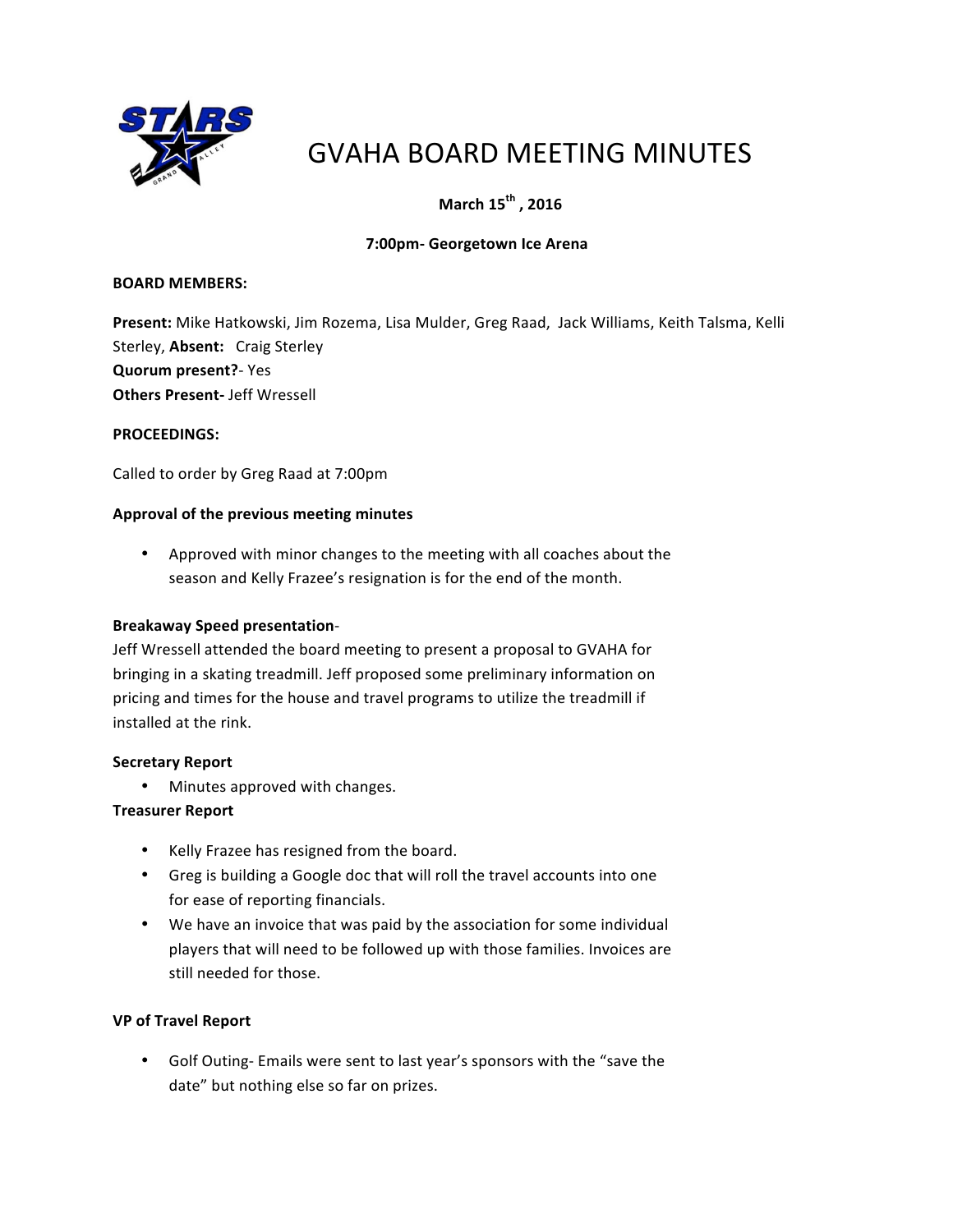- Lisa will continue assisting with the golf outing although she will be resigning as the VP of Travel for the next year. Jack will handle the food.
- Travel tryouts will be early May

#### **VP House Report**

- Coaching Feedback- resent an email to the coaches about practices.
- Fitting Dates- July 26, 27 and 30

#### **Hockey Director Report**

- Checking Camp- would like to provide that camp again this summerthree hours.
- Bandit Goalie Camp planned.

#### **Fundraising Report**

- Fundraising will start up again soon
- Sponsorship Package information- would like to have that for the year end party. We need about \$3,500 to cover the yearbook expenses.

#### **Communications Director Report**

- Survey Results- Keith has sent the board members a link to the survey results.
- Keith has put the Board Nominations online
- Online House Registration- cut off will be Aug  $31<sup>st</sup>$ . The form is online for board review, once set it will be difficult to make changes.
- Year-end Banquet- received about 75 RSVPs so far.

#### **Township Representative Report**

- Fitting dates July 26, 27 and  $30^{th}$ .
- Will have a table for the Sponsorship packages at the Year-End banquet.
- Mike and the kiosk employee will be collecting cash and running the table for the banquet.
- There will be no 50/50 raffle. BC Pizza will be providing plates/napkins/table coverings.

#### **MAHA Representative Report**